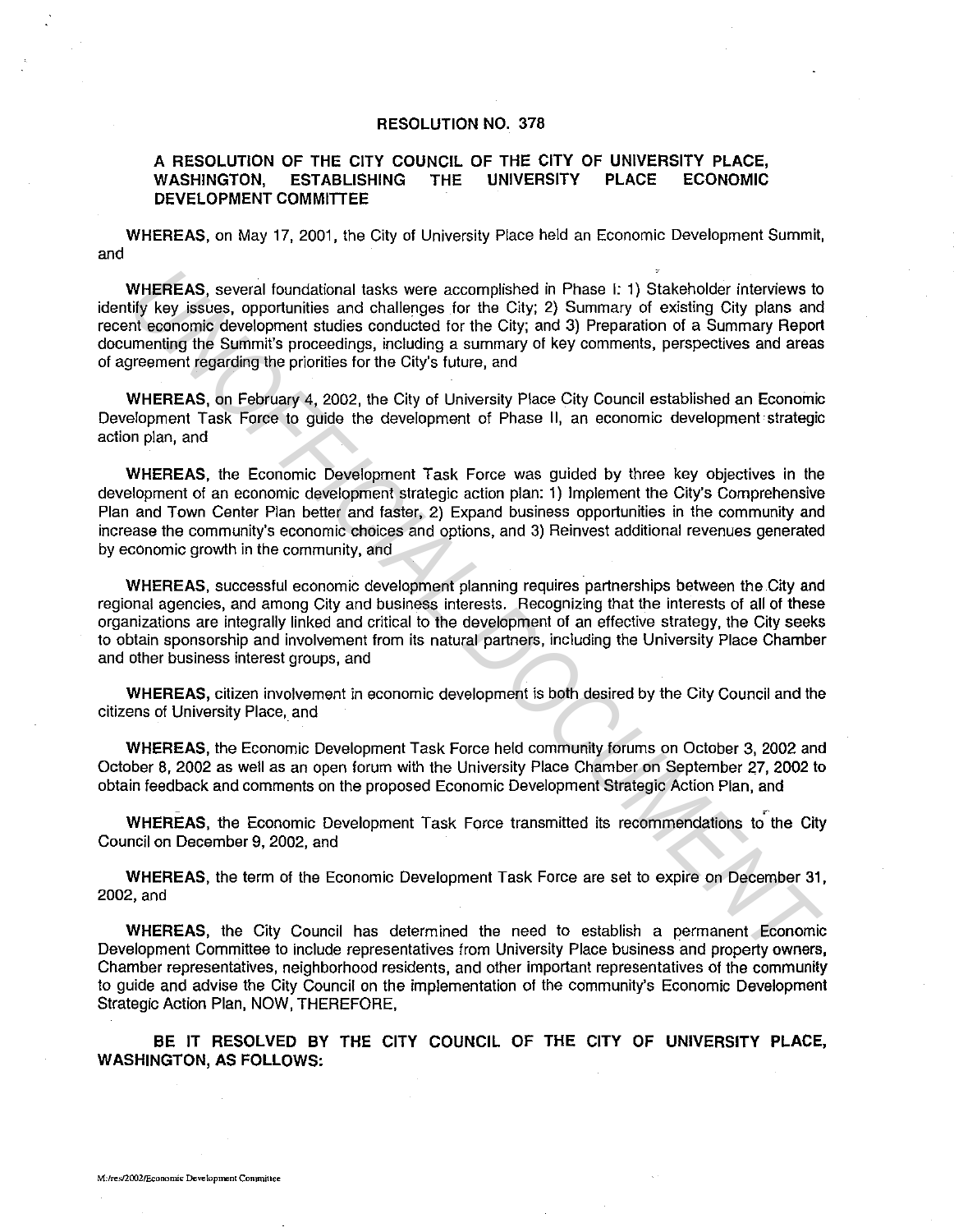Section 1. University Place Economic Development Committee Established. The City Council hereby establishes the University Place Economic Development Committee.

Section 2. Purpose & Mission Statement. The purpose of the committee is to advise the City Council regarding community-wide economic development issues and be an advocate for the implementation of the Economic Development Strategic Action Plan as adopted by the City Council, providing input on economic development issues, serving as a sounding board for various business community interests, and as the "eyes and ears" for the City in the business community. In addition, the Committee will as necessary participate in community outreach efforts to communicate economic development initiatives that impact the University Place community.

Section 4. Membership. There shall be seven (7) members of the Economic Development Committee. Members shall be city residents, business owners, property owners, University Place Chamber members, or business professionals working in the city. The Economic Development Committee is an advisory committee appointed by the City Council. It is highly desirable that no more than two (2) members be engaged in the same kind of occupation, business, trade, or profession.

Section 5. Committee Appointments. Appointments to the committee will be by the City Council during a regularly scheduled meeting and will follow the committee recruitment process established by Resolution No. 296, as may be subsequently amended. The City Council may consider directly appointing Economic Development Task Force members to the newly formed Economic Development Committee should any of these members desire to consider serving.

Section 6. Term. Committee members shall serve four-year terms. There are no term limits. Terms shall expire on December 31st.

Section 7. Vacancies and Removal of Members. Vacancies occurring otherwise than through the expiration of terms shall be filled by the Council. Members may be removed by City Council motion. Positions shall be deemed vacated after being absent for 4 consecutive unexcused regular meetings or missing more than 50% of the committee meetings per calendar year.

Section 8. Public Meetings and Voting. All meetings shall be held in the City and comply with the Open Public Meetings Act. No Executive Session shall be noticed or held without the prior knowledge of the City Clerk and City Attorney. A quorum is necessary to act on any matter before the Committee. Four members of the Committee constitutes a quorum. Any recommendation that a majority of the Committee believes should be forwarded to the City Council shall be so forwarded. Subcommittees and Ad Hoc Committees shall only be created by City Council Motion, through a request to the City Council. mittee will as necessary participate in community outrache thors to communicate economic<br>independent initiality is the section 4. <u>Membership</u>. There shall be seven (7) members of the Economic Development<br>mittee, Momehes s

Section 9. Meeting Schedule Established. The committee shall meet at least quarterly, the fourth Thursday of each month at noon at City Hall. Meetings held on a different date or time shall be considered special meetings. Special meetings will require notice of the meeting posted at the Fire District, Library, City Hall and faxed to the City's official newspaper. All regular meetings shall be properly noticed.

Section 10. Expenditures and Staff Support. Any expenditure for the Committee shall be within the amounts appropriated for the purposes set by the City Council and approved in advance by the City Manager or designee. Staff resource and support shall be as provided by the City Council in the adopted budget under the City Manager's authority.

Section 11. Organization. The committee shall elect its own Chairperson and Vice-Chairperson. The Vice-Chairperson shall preside in the absence of the Chairperson. The committee shall adopt rules for transaction of business, and shall keep a written record of its meetings, attendance, and recommendations. These records shall be public record and filed with the City Clerk.